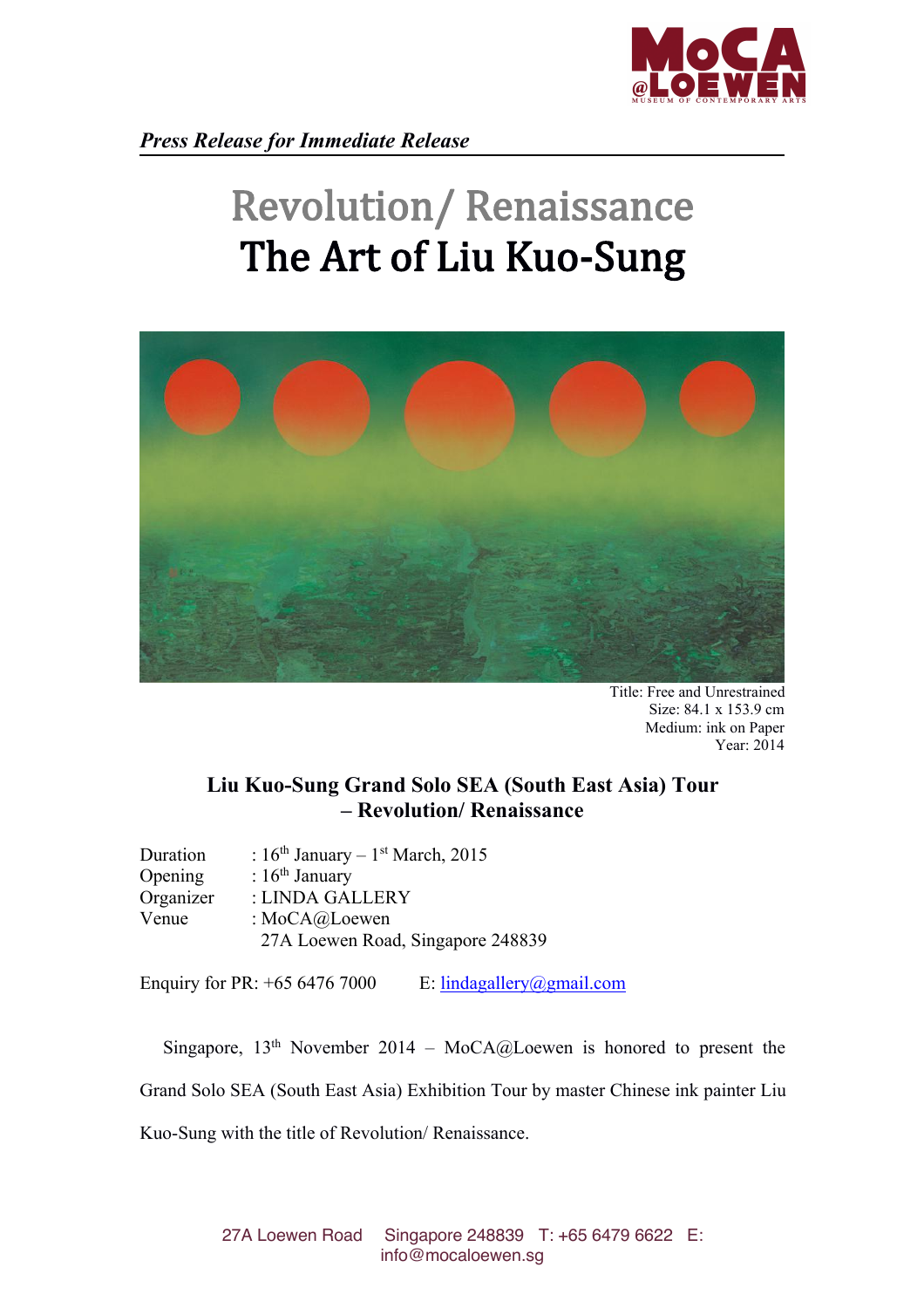

Liu Kuo-Sung (1932) was born in Shandong, China. He graduated from Taiwan Normal University in 1956. Liu Kuo-Sung achieved many breakthroughs and revealed a constant pursuit of changes in his artistic career. He founded the Fifth Moon Group and initiated a trend of modernist art in Taiwan. During the early stages of the Republic of China, His slogan at that time was "Modernization of Chinese Painting", he aimed to begin a revolution of Chinese painting and establish a new tradition for Chinese painting in the 20<sup>th</sup> century. Liu's fusion of ancient Chinese ink painting makes flexible use of multivariate techniques and his new style of "Modern Chinese Ink painting" made him the most renowned artist of contemporary ink.

As the father of "Modern Ink Painting" and the pioneer of "Modern Chinese Painting", Liu has made great contribution to modern ink painting. In this exhibition, he formed a new ink and wash symbol system, turning away from the traditional "Rthetoric of the Line" that emphasized the black lines to express what he called "Tension of the White Line". Most of the lines in his paintings are white lines on black mountains or black rocks – all of which has symbolic meaning – in a "white for objects, black for background" mode. In his latest series, the combination of techniques for *water* and *sun/moon* has achieved the highest peak in his artistic career. All the inventions and techniques expressed comprehensively in one

The exhibition will be toured in four art museums across Asia, started from National History museum of Taiwan, continues at MoCA@Loewen, Singapore and National Museum of Jakarta, ends at National Visual Arts Gallery of Kuala Lumpur. Up to date, this exhibition is considered the largest show of Liu Kuo-Sung. The exhibition consists over 80 masterpieces, dated from 1992 to present. The exhibition will bring the revolutionary ink painting experience to collectors and art enthusiasts.

The exhibition is free to public; it will last till 1 st March 2015.

27A Loewen Road Singapore 248839 T:+65 6479 6622 E: [info@mocaloewen.sg](mailto:info@mocaloewen.sg)